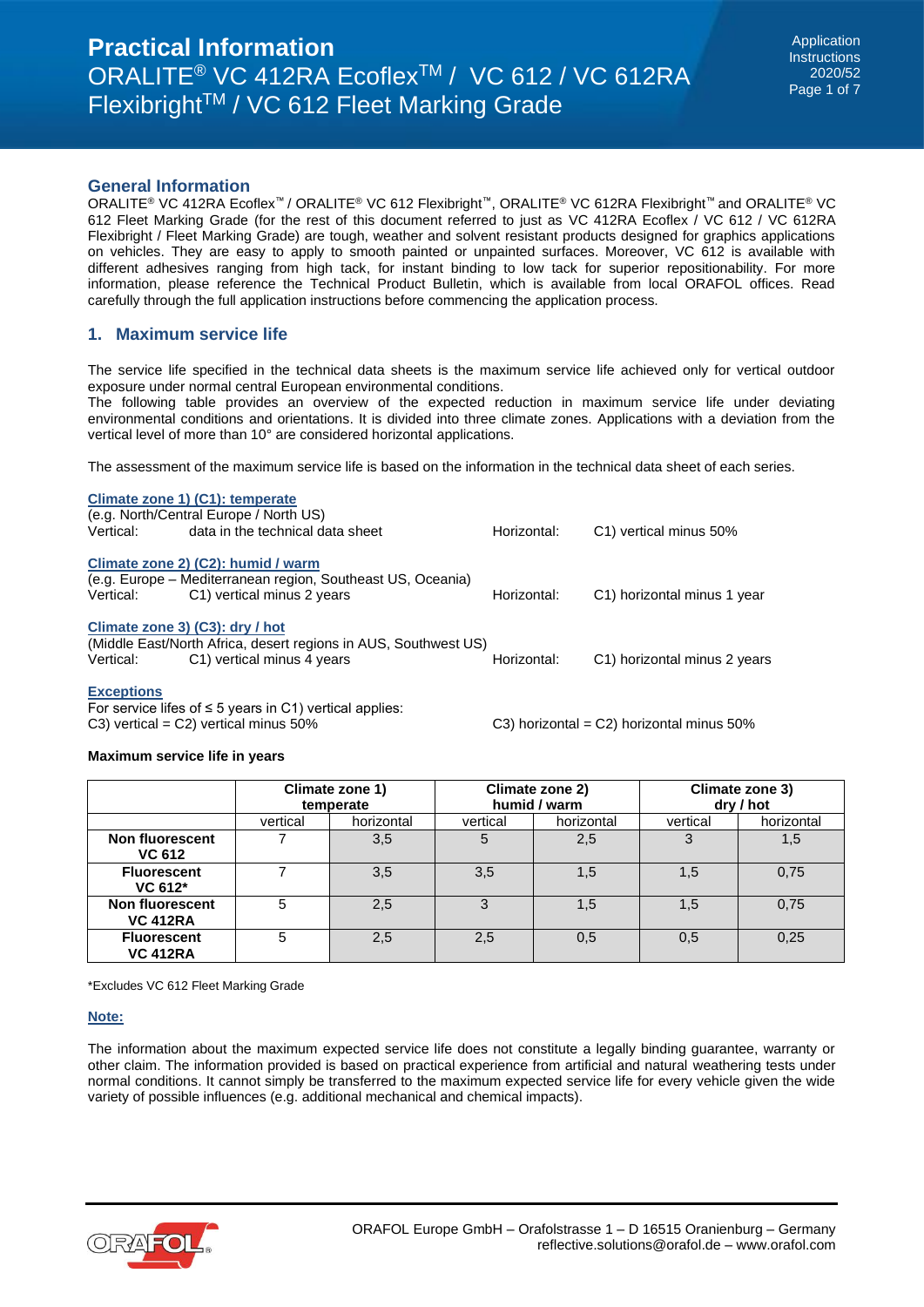# **2. Storage and Transportation**

ORALITE® reflective films should be stored in a cool, dry indoor area that is protected from direct sunlight. Recommended temperature for storage is 20° C and a relative air humidity of 50%.

Rolled material should be stored in the original carton. The rolls have standard spacers (core plugs) that prevent contact between the roll surface and the carton and thus the formation of pressure marks and surface damage. Please make sure that partly processed rolls are stored tightly and never without spacers (core plugs). Kit material should not be stored face to face. It is recommended to store cut kit material with siliconised slip-sheets in between for protection and to avoid material face to face contact, either folded inwardly or outwardly particularly when stacked and stored.

# **Before Application**

#### **STEP 1: Templating**

VC 412RA Ecoflex / VC 612 / VC612RA Flexibright / Fleet Marking Grade are vinyl based reflective films and as such, will conform more easily to curves (surfaces bending in two directions). However, its use should be limited to minor curves only. Complex curves can be avoided by templating smaller pieces that will be butt jointed (and not overlapped onto one another) giving the appearance of one single piece.

# **STEP 2: Cutting**

#### **Manual Cutting**

The material can be easily cut with a sharp knife or a rotary trimmer. When using a knife, hold the knife at an angle of 45 degrees from the surface. This leaves the tape with a slightly recessed edge, which prevents lifting of the edge during mechanical or power washing. Cutting on the vehicle is not recommended.

#### **Plotter Cutting**

In general less pressure is needed when cutting VC 412RA Ecoflex / VC 612 Flexibright/Fleet Marking Grade in comparison with other open cell structure livery films. Below are suggestions of parameters to be used with selected equipment.

| <b>Equipment</b>                  | Non fluorescent VC 412RA /<br>VC 612                                     | Fluorescent VC 412RA /<br>VC 612                                         |  |
|-----------------------------------|--------------------------------------------------------------------------|--------------------------------------------------------------------------|--|
| Zünd 1600XL (flatbed plotter)     | Pressure - 450 grams (cutting<br>through liner)                          | Pressure - 550 grams (cutting<br>through liner)                          |  |
| Gerber P2C 1600 (flatbed plotter) | Pressure – 360 grams, 2 passes<br>(not cutting through liner)            | Pressure – 360 grams, 2 passes<br>(not cutting through liner)            |  |
| Summa D140 (tangential plotter)   | Pressure $-250$ (60 $^{\circ}$ drag knife,<br>not cutting through liner) | Pressure $-300$ (60 $^{\circ}$ drag knife,<br>not cutting through liner) |  |

The above equipments and settings are suggestions based on ORAFOL's laboratory tests and field use; there are a number of satisfactory plotters on the market that are not listed among our recommendations. Plotter cutting results depend on the type of knife, environmental conditions (in particular temperature) and the settings being used, therefore the user should test the chosen equipment for the best parameters to be used.

#### **Edge Sealing After Cutting**

This is not necessary after cutting, as the film is not an open cell structure material.

#### **Tape Corners**

It is recommended that where possible square edges and chevron tips be rounded to give improved cosmetics and to minimise the risk of corners being lifted by mechanical and power washers. Minimum recommended radius is 5 mm.

#### **Application to corners / edges**

The material should not be applied around corners or edges (e.g. door edge, wheel arch etc). Instead it should be cut back 6 mm (1/4") in front of the edge.

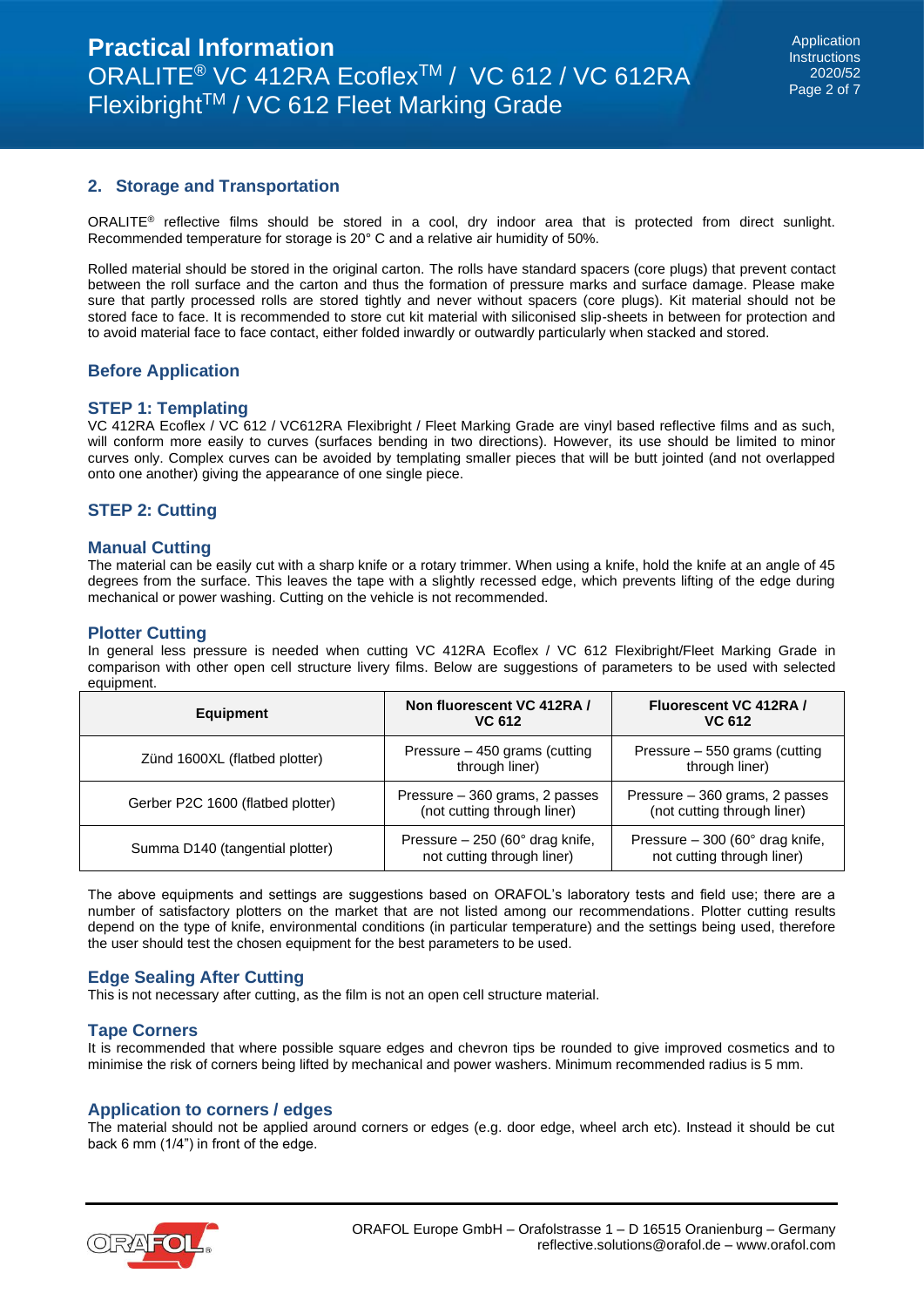# **STEP 3: Substrate Preparation**

The user is responsible for determining whether the ORAFOL product is fit for a particular purpose and suitable for the user's application. Users are urged to carefully evaluate substrates for material adhesion and compatibility. **Listed below are guidelines for selected substrates. Material failures caused by the substrate or improper surface preparations are not the responsibility of ORAFOL.** 

### **Two-component Polyurethane Paints**

Two-component polyurethane paints must be cured before applying VC 412RA Ecoflex / VC 612 / VC612RA Flexibright / Fleet Marking Grade. If the paint is not properly cured, outgassing will cause bubbles to form under the applied material and the adhesive will not adhere adequately. ORAFOL recommends testing for outgassing prior to applying ORAFOL sheeting. For drying times, paint manufacturers' guidelines are to be followed in all instances. While most paints are usually touch-dry within a few hours, dependent upon the primer, paint mixture and thickness, proper curing may take significantly longer.

#### **GRP (Glass Reinforced Plastics) and/or gelcoated surfaces**

Similar guidelines to the above will apply for composite materials such as GRP substrates and/or gelcoated surfaces, in that the substrate must be properly and fully cured before applying, otherwise outgassing may result.

#### **Stainless Steel**

VC 412RA Ecoflex / VC 612 / VC612RA Flexibright / Fleet Marking Grade are not recommended for use on stainless steel.

#### **Glass**

VC 412RA Ecoflex / VC 612 / VC612RA Flexibright / Fleet Marking Grade are not warranted for applications on glass substrates. Glass substrates are hydrophilic by nature which makes pressure sensitive adhesive bond durability susceptible to change under high humidity or exposure to moisture. A satisfactory bond may not be possible and the user should evaluate the suitability of the product for glass substrates.

#### **Outgassing Plastics**

Polycarbonates, polypropylene copolymers and other plastics can interact with the environment absorbing or outgassing moisture, or outgassing additives/processing aids and residual solvents, which might cause the formation of bubbles on the film. Preliminary tests are essential to ensure that no adverse effects arise from this interaction.

# **STEP 4: Surface Cleaning**

Successful adhesive bonding always starts with surface preparation. To achieve a strong and permanent bond, it is important to remove all contaminants so as to provide a smooth, clean and dry surface before applying the adhesive. The surface must be thoroughly cleaned of all grease, road film and any other materials that will affect the adhesive bond. ORAFOL only recommends the cleaner isopropyl alcohol with a concentration of isopropyl alcohol (2-Propanol) greater than 98%\*. Please check the Safety Data Sheet from the cleaner manufacturer to verify this. Use a clean cloth with isopropyl alcohol to wipe the surface in one direction only to avoid spreading contamination. Best results are achieved by removing old paint chips, burrs etc.

\*Other Surface Preparation Cleaners may contain slow evaporating solvents, scented additives etc. that may affect final adhesion properties. ORAFOL cannot accept warranty claims when such cleaners are used. Please contact ORAFOL Customer Service if in any doubt.

#### **STEP 5: Application Temperature**

The recommended application temperature range to achieve the best results is between 15° C to 28° C. Ensure both substrate and film are at the optimum temperatures. In cold climates surfaces should be warmed up in order to achieve optimum substrate temperatures. Applying the material in hot environments can cause the film to stretch more easily.

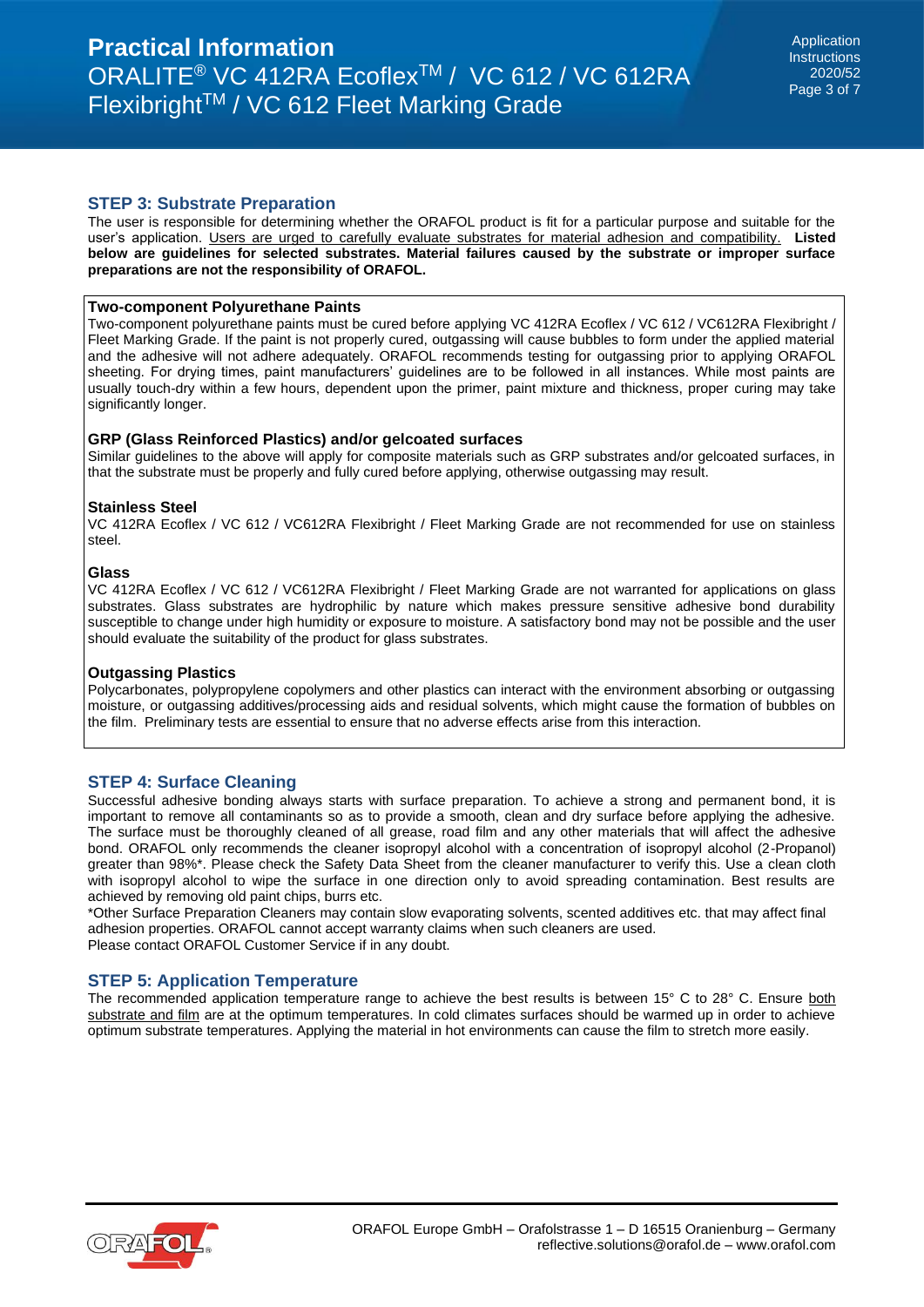# **Application**

# **STEP 6: Dry Method**

ORAFOL recommends the dry method to apply VC 412RA Ecoflex / VC 612 / VC612RA Flexibright / Fleet Marking Grade.

**NOTE!** It is important not to touch the adhesive side of the material during application.

After properly preparing and cleaning the substrate, the following tools are required to apply the product using the dry method:

- Squeegee with a soft side or a cloth/squeegee sleeve to avoid scratching the film
- Masking tape
- Pair of scissors



#### **STEP 1:**

Position the piece to be applied on the vehicle, with liner still on it, and keep it in place with masking tape securely holding the piece at the top end. Place masking tape so that half the masking tape is on the piece and half will be in contact with the surface. It will serve as a hinge during the application. Ensure that the piece is in the exact desired position.

**NOTE!** If repositioning the piece is necessary, it should be done **carefully**. Slowly pull back the film at 90° angle. The film can stretch if pulled too hard or too fast causing damage to the reflectivity as well as registration failures.

### **STEP 2:**

Remove the liner and squeegee piece into place. It is important to avoid touching the adhesive side of the material, particularly the edges, during application.

#### **STEP 3:**

Remove masking tape and re-squeegee all edges.

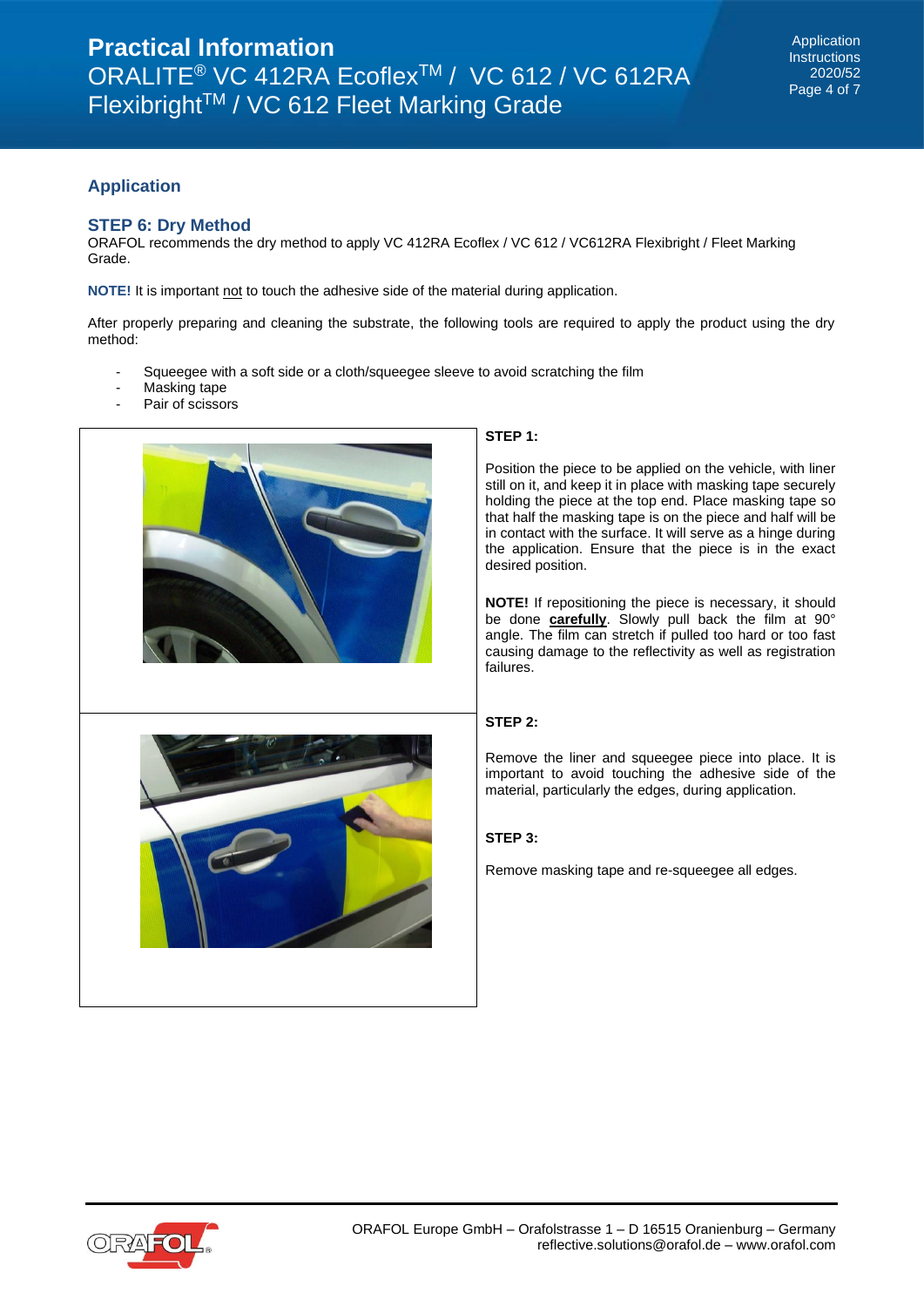# **Chevron Application**

After properly preparing and cleaning the substrate, the following recommendations should be followed when applying Chevron markings:



#### **TEMPLATING:**

Sharp tips are more likely to lift during power washing and should therefore be avoided. **Tips should be rounded** for improved cosmetics and adhesive performance.

# **APPLICATION:**

When removing the liner and squeegeeing the film, it is essential not to touch the adhesive side, specially the edges, as it can weaken the adhesive where touched and consequently cause a weak bond to the surface.

After application, with a hot air gun **gently heat the Chevron tips** (approx 35° C) for a few seconds and resqueegee all edges to guarantee a strong bond.

# **After Application**

# **Bonding Time**

It is recommended that the vehicle is kept at temperatures between 15° C to 38° C for 24 hours to allow the adhesion to build up between the substrate and material before putting the vehicle into service.

#### **Painting after application**

ORAFOL does not recommend painting on, or close to, the reflective sheeting, after VC 412RA Ecoflex / VC 612 / VC612RA Flexibright / Fleet Marking Grade has been applied to the vehicle. This practice violates the warranty.

#### **Cosmetics**

The manufacturing process means that a thin "weld line" appears across the width of the material/tape approximately every 225 mm (9") in VC 412RA Ecoflex / VC 612 / VC612RA Flexibright / Fleet Marking Grade. This is not a manufacturing flaw and the material cannot be supplied without these lines. For the same reason, an exceptionally thin

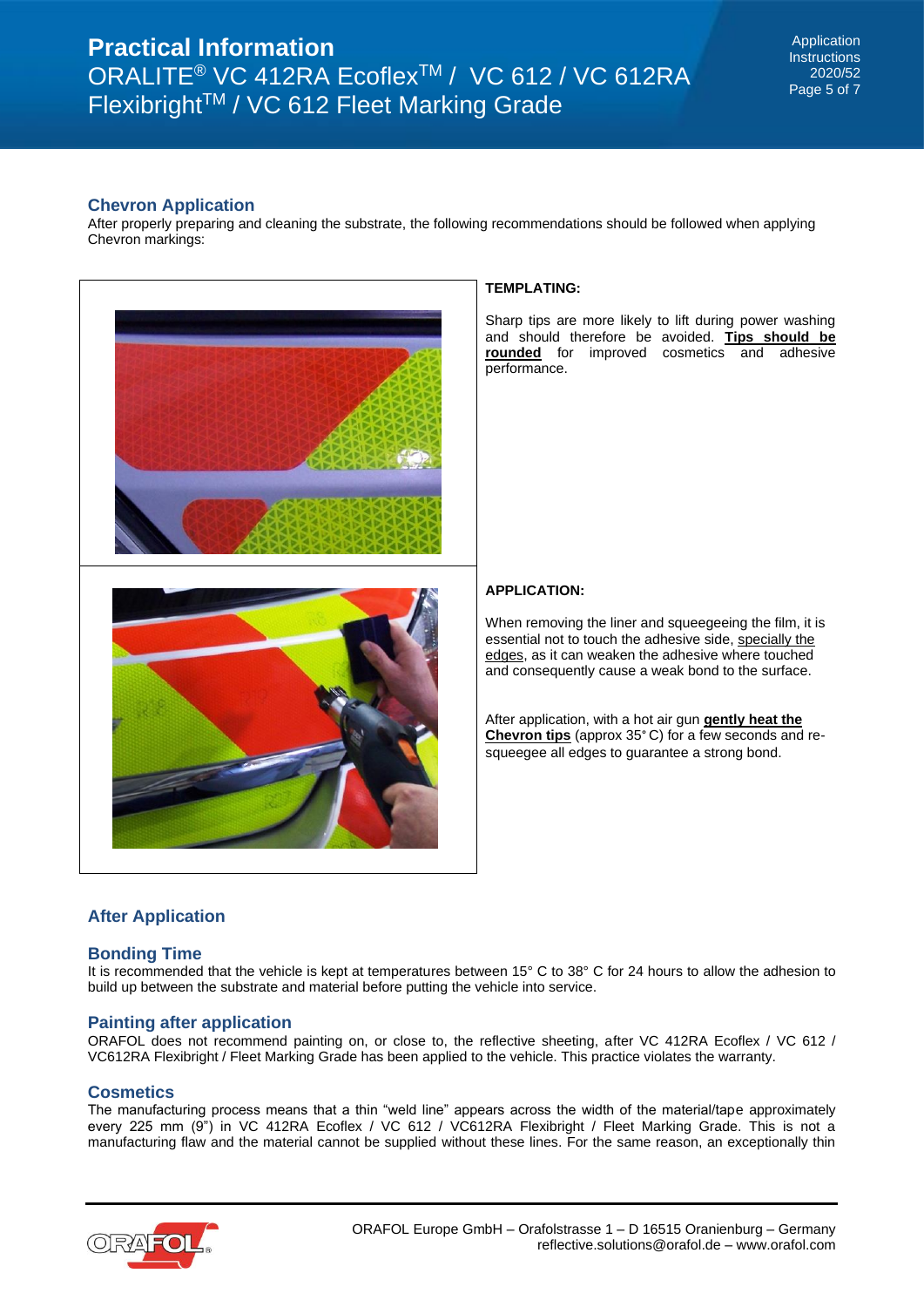Application **Instructions** 2020/52 Page 6 of 7

line may occasionally be seen running the length of the tape/material. This is virtually invisible to the naked eye, when viewed from one metre (3 ft) away.

# **Care Instructions**

VC 412RA Ecoflex / VC 612 / VC612RA Flexibright / Fleet Marking Grade can be washed manually by brush, cloth or sponge using water, soap or detergent followed by a clean water rinse. If an automatic truck / car wash or standard highpressure hand spray is used, please follow these recommendations:

- Maximum pressure 1200 PSI / 80 bar
- Maximum water / wash solution 60° C
- 40˚ Nozzle cone opening size should be used
- Cleaning wand or jets to be at no greater angle than 45 degrees from perpendicular to the marking surface
- Hold the cleaning jet a minimum of 60 cm away from the material

When using cleaners/degreasers, make sure the product is suitable for vehicles and follow the manufacturer's recommendations for dilution. Thoroughly rinse after soaking vehicle. Prolonged exposure to cleaners/degreasers can in some circumstances affect the material negatively. Prolonged exposure in combination with sunlight can reinforce cleaners/degreasers negative effect.

Do not use solvents to clean the film, as they can adversely affect the product. If soap or detergent does not sufficiently clean the film, **gently** rub the film with a cloth soaked in isopropyl alcohol to remove the stains.

Organic Cleaners / Citrus Based Cleaners / Waxes (used for vehicle polishing) may cause irreversible staining of the product, particularly on fluorescent colours. All cleaners should first be tested for material compatibility on a sample piece or inconspicuous area of the product.

**Important:** The suitability of the intended care process must be determined by the end user.

#### **Removal**

When the need arises to remove VC 412RA Ecoflex / VC 612 / VC612RA Flexibright / Fleet Marking Grade the following tips can help facilitate the task.

- Keep the angle of removal perpendicular (90°) to the surface and pull at a moderate speed. If the angle is more or less, there is greater chance of adhesive transferring from the sheeting to the working surface.
- At temperatures below approx. 18° C there is greater chance of adhesive transferring from the sheeting to the working surface, e.g. painted metal. In such cases a heat gun may be used to gently warm the adhesive. Optimum temperature will be approximately 35° C. Softening the adhesive will make it less aggressive. Warm the area in a circular pattern and be careful not to leave the heat source in one spot for too long. It could melt the adhesive causing it to release from the sheeting, or worse, damage the painted finish below. Note: removal at warmer temperature increases the potential for adhesive transfer to the working surface. With the surface warm, use a wooden applicator or similar (one that will not scratch the working surface) to gently lift the edge of the material. Continue to peel the sheeting at moderate speed.
- Once the film is removed, there may be adhesive residue left behind on the working surface. The residue can often be removed using packing tape or duct-tape. With a repeating motion, dab the adhesive residue with the adhesive side of the packing or duct-tape to pull off the residue.
- Leftover adhesive residue may also be removed with clean-up solvents and adhesive removers. Before use, always review the manufacturer's MSDS and test the surface in an inconspicuous area for compatibility.

Due to the enormous variety of paint systems and substrates, ORAFOL cannot guarantee that VC 412RA Ecoflex / VC 612 / VC612RA Flexibright / Fleet Marking Grade will be cleanly removed from the working surface.

For applications using VC 412RA Ecoflex, a solvent based adhesive remover may be required to completely remove any residual adhesive.